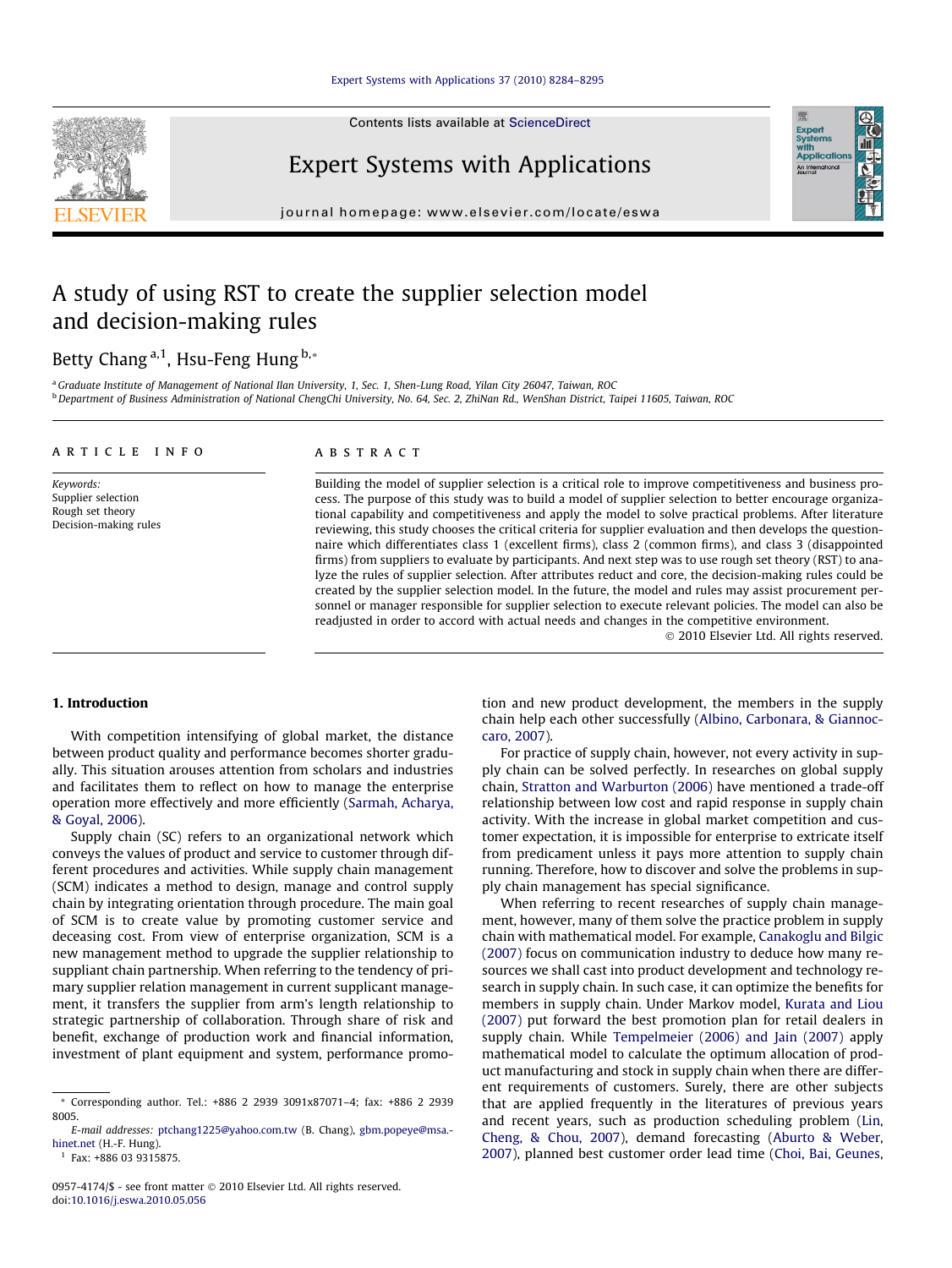[& Romeijn, 2007](#page--1-0)), production and inventory management ([Boute,](#page--1-0) [Disney, Lambrecht, & Van-Houdt, 2007; Schwartz, Wang, & Rivera,](#page--1-0) [2006](#page--1-0)), and material cost management [\(Tsai, 2007](#page--1-0)), etc.

The supplier selection is one key point for establishing the supply chain, but there are various factors that affect supplier selection. Moreover, it is a complicated course with several aspects. Generally speaking, the enterprise operators cannot make decision directly but set up a systemized model to make accurate selection by applying effective decision-making tool. On the basis of previous researches on supplier selection [\(Andrabi, Ghatak,](#page--1-0) & Khwaja, 2006; Chan, 2003; Handfield, Walton, Sroufe, & Melnyk, 2002; Jayaraman, Srivastava, & Benton, 1999; Kauffman & Popkowski Leszczyc, 2005; Moller & Torronen, 2003; Verma & Pullman, 1998), there are various methods that can assist evaluation procedure going justly and objectively. Then, we have a decision-making basis for final judgment.

Hereby, this research aims to develop a selection model for supplier primarily. It adopts rough set theory (RST) as main analysis method for enterprise to find the optimum supplier partner quickly and accurately in the designing and organizing of supply chain. In the second part of text, it does literature exploration on SCM, supplier selection and RST, etc. The third section focuses on the interpretation of research method, procedure and data source. The fourth section explains analysis content and result. According to analysis results, the fifth section performs exploration practically and theoretically and then put forward suggestions.

### 2. Literature review

The subjects and practices on SCM have flourished since 1990s. Some enterprises have realized that a large amount of direct and indirect profits can be generated from effective and efficient supply chain management, such as cost decrease, delivery performance promotion, and technology acquirement, etc. From late 1980s to early 1990s, the economic environment forces enterprise to face global market competition with greater competitive capability. In order to promote competitive ability, the enterprise must have better production technology internally and externally, such as supplier capability and customer requirement. For upgrading the supply chain to the level of rapid response to fit dog-eat-dog environment, the enterprise must have rapid and effective communication with its supplier. Generally, the enterprise must change its attitude toward supplier from enemy to partner. The supplier is not the cost but a resource for enterprise [\(Cousins & Menguc,](#page--1-0) [2006](#page--1-0)).

In short, the supply chain management is an essential enterprise activity of supply chain management under global competition. The successful supply chain management must focus on several subjects, such as supplier selection and relationship management, information technology application, internal and external integration of supply chain, etc. The following paragraphs will explore the important literatures according to the points above, so as to complete the research frame more systematically.

# 2.1. SCM

SCM can apply integral systematical model to control information flow, raw material and service of enterprise so as to satisfy the requirement of customer. This argument is derived from basic theory of enterprise management field. Traditionally, the manager attaches great importance on management of internal operation to promote profits. What SCM emphasizes, however, is to integrate internal activity and decision with external partner of enterprise, so as to promote enterprise competitive capability [\(Li & Wang,](#page--1-0) [2007](#page--1-0)).

In recent 20 years, the supply chain management attracts more and more attention from academic circles. Therefore, there appear many important knowledge and theories. In view of pervasive development of SCM, it witnesses increasing number of participators, academic publications, seminars, professional development plans, and school courses. The research participators adjust constantly or create various technologies to assist the implantation of supply chain management, so as to promote implementation performance of enterprise. Either private enterprises or listed companies have recognized that good SCM can bring them to success [\(Cousins, Lawson,](#page--1-0) [& Squire, 2006\)](#page--1-0). SCM, with a comprehensive range, can be divided into various functional fields for enterprise according to expertise, such as purchase, operational management, information technology, and marketing [\(Burgess, Singh, & Koroglu, 2006](#page--1-0)).

Some relevant literature of SCM tendency has pointed out that SCM has transferred itself from competition model to collaborative running model, so the application tools for supplier selection are developed prosperously. Since it aims to enhance efficiency and performance of supplier management, the SCM integration and partnership cultivation with supplier seem very important. In terms of practical implementation of supply chain, it requires cross-functional integration within enterprise as well as external integration of supplier and customer outside if we want to promote relevant performances into a predominant degree such as cost, quality, flexibility, and delivery performance [\(Kim, 2006](#page--1-0)).

It is recognized by many enterprises that good supplier can enable the enterprise to concentrate on its core competitive capability. On one hand, it decreases cost and shortens product development period. On the other hand, it increases product quality. According to different contract content, contract period, information exchange type, price combination, or delivery schedule, etc., the relation between enterprise and supplier falls into following types: vendor, preferred supplier, exclusive supplier and partner ([Tang, 2006](#page--1-0)).

Therefore, the sound supply chain relation can bring many positive benefits for enterprise. The supply relationship is a strategic task that does contributions to competitive capability of a manufacturer or integral supply chain and profit-making capability. The supply relationship management contains several aspects such as production integration degree, information exchange degree, and even working condition management of supplier employee ([Locke & Romis, 2007\)](#page--1-0).

Not only can external integration development of supply chain promote product schedule performance in large-scale, but it will promote more remarkably when the internal integration combines internal group members with external customers and suppliers to enhance mutual recognition on product prospect ([Tessarolo, 2007\)](#page--1-0).

The improper management of supply chain relationship will result in some direct or indirect bad effects. For example, in wholesale or retail market, the manufacturer faces different marginal cost and uncertain situation, so the manufacturer will maximize the profit through strategic decision rather than optimum profit of integral channel. Hence, the retail dealer will price the product higher, order product of smaller quantity, or serve fewer customer ([Lee & Rhee, 2007](#page--1-0)).

In a word, the supplier selection has a great impact on the integration degree of supply chain relationship. The improper management of supply chain relationship will affect SCM effect directly. Hence, this research expects to solve the problem and promote SCM performance through good supplier selection performance by means of quantity method.

#### 2.2. Supplier selection

The supplier differentiation refers to the differences derived from some characteristics among suppliers, such as organiza-